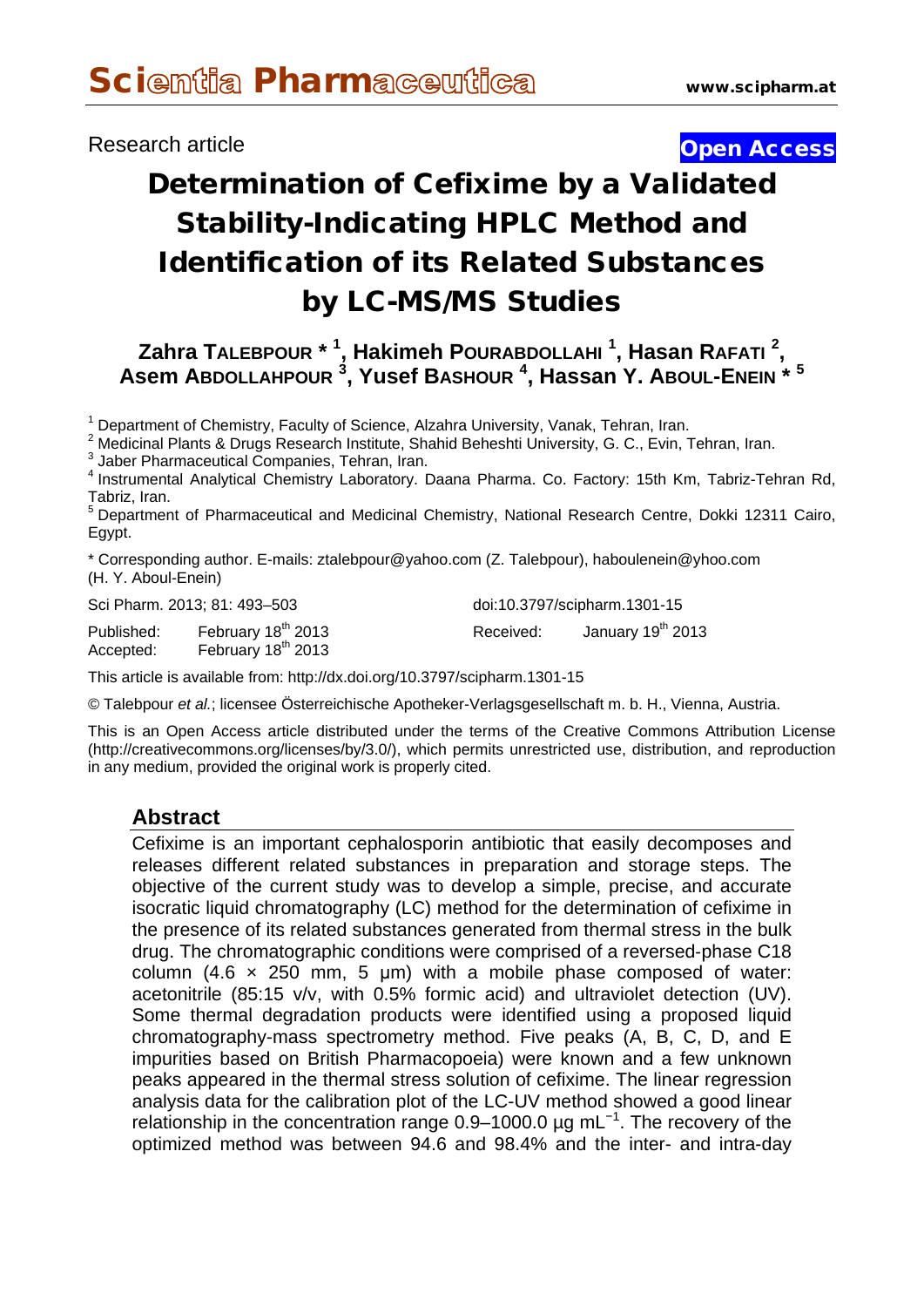relative standard deviations were less than 3.3%. The obtained results shown in the LC-UV proposed method can be conveniently used in a quality control laboratory for routine analysis of cefixime for the assay and related substances, as well as for the evaluation of stability samples of bulk drugs.

# **Keywords**

Cefixime • Related substances • LC-MS/MS • Bulk drug • Impurities

# **Introduction**

Cefixime, (6*R*,7*R*)-7-({(2*Z*)-2-(2-amino-1,3-thiazol-4-yl)-2-[(carboxymethoxy)imino]acetyl} amino)-3-ethenyl-8-oxo-5-thia-1-azabicyclo[4.2.0]oct-2-ene-2-carboxylic acid, is an orally absorbed third generation cephalosporin antibiotic that was approved by the U.S. Food and Drug Administration in 1997 for the treatment of mild to moderate bacterial infections. It has a broad antibacterial spectrum against various Gram-positive and Gram-negative bacteria, including Haemophilus influenzae, Neisseria gonorrhoeae, Escherichia coli, and Klebsiella pneumoniae resistant to ampicillin, cephalexin, cefaclor, and trimethoprimsulfamethoxazole. It is used for the treatment of susceptible infections, including gonorrhea, otitis media, pharyngitis, lower respiratory-tract infections such as bronchitis, and urinary-tract infections [1, 2].

The presence of impurities in drugs should be identified and quantified to evaluate efficiency and stability of the drug products as essential factors of their quality and safety [3–5]. A drug product, when not of a sufficient stability, can result in changes in physical characteristics (like hardness, dissolution rate, phase separation, etc.) as well as chemical characteristics (formation of high-risk decomposition substances) [6, 7]. Cefixime degrades under storage conditions (temperature and relative humidity) and its degradation products can cause undesirable side effects in patients [8, 9]. It is required that an analytical method be validated to demonstrate that impurities unique to cefixime do not interfere with, or that cefixime is separated from, its degradation products in the drug products.

Cefixime has been studied and determined by relatively few procedures such as spectrophotometric in dosage form [10, 11], fluorimetric in raw material and dosage forms [12], voltammetric in dosage forms and biological fluids [13, 14], high-performance liquid chromatographic in dosage forms and biological fluids [15–19], and high-performance thinlayer chromatographic in dosage form [20] methods. However, these methods are not specific for the determination of cefixime in the presence of its impurities and/or degradation products.

The aim of this study was to develop and validate a chromatographic method for the determination of cefixime in the presence of its related substances for the assessment of bulk drug purity and thermal stability of dosage forms. An isocratic liquid chromatographic (LC) method was performed with a C18 column at ambient temperature with an aqueous solution of water and acetonitrile using UV detection. Also, some cefixime-related substances have been identified using the spike of standard samples of known cefixime impurities and a liquid chromatography-tandem mass spectrometry (LC-MS/MS) method. The proposed LC-UV method has been validated based on the criteria of linearity, recovery, repeatability, and limits of detection (LOD) and quantification (LOQ).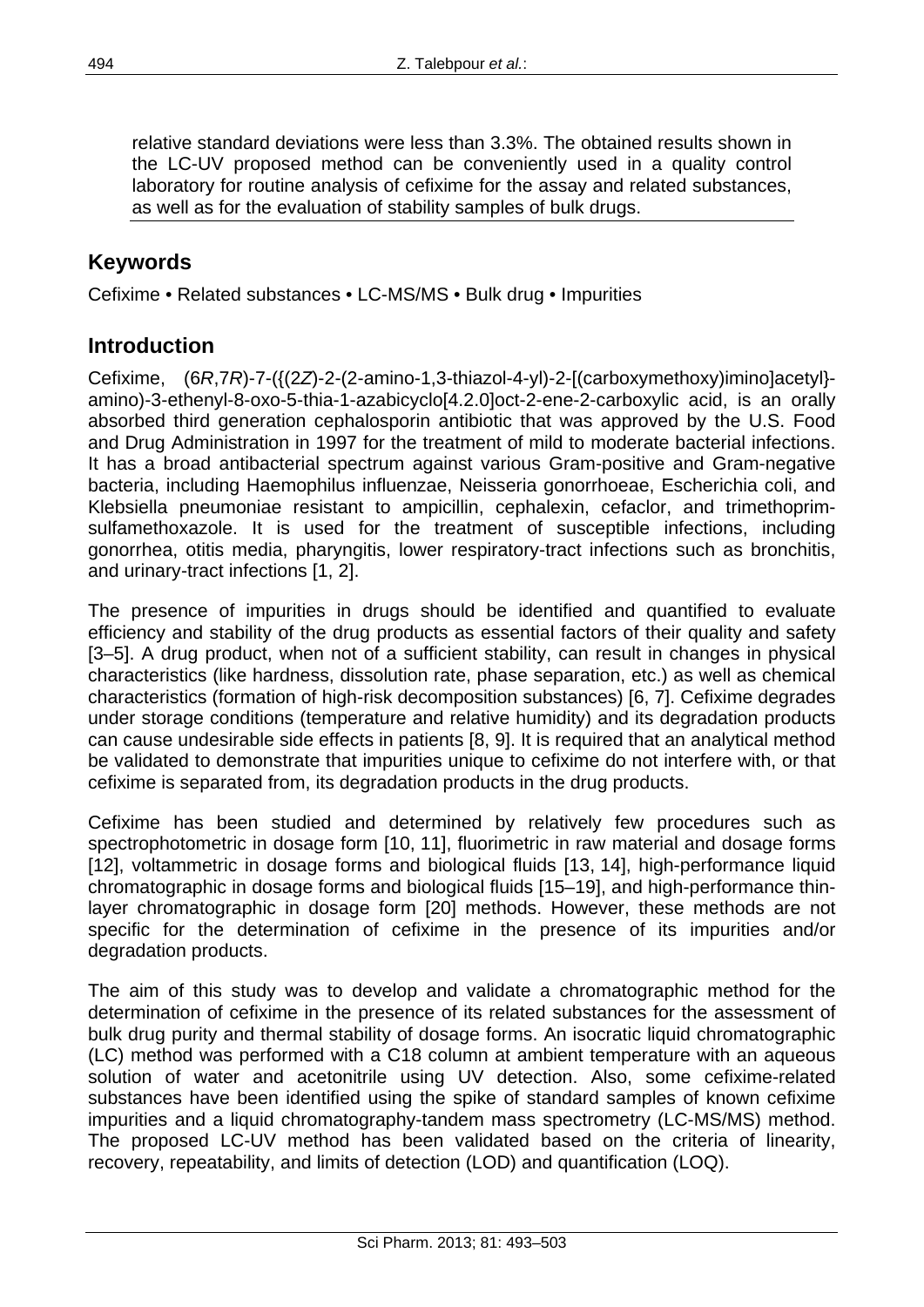# **Results and Discussion**

# *Proposed LC-UV method*

Some impurities have been introduced for cefixime in BP. The structure and molecular weight of cefixime and its A-E impurities are shown in Fig. 1. Of them, impurity D is the main one and can be prepared in situ upon heating, but new decomposition compounds appear under this condition [21]. Based on the BP method for the analysis of related substances of cefixime, the C18 column was proposed at a temperature of 40°C using an aqueous solution of tetrabutylammonium hydroxide (pH=6.5 buffer phosphate): acetonitrile 75:25 v/v at a flow rate 1 mL min−1. The presence of the phosphate buffer caused this method tonot be compatible with the MS system, rendering the identification of the other cefixime-related substances impossible. Also, cefexime is a very sensitive compound, which easily decomposes under environmental conditions. It is beneficial if an MS system can qualitatively and quantitatively measure cefixime and its related compounds with high sensitivity and accuracy. The aim of this work suggests an LC-UV method that is compatible with an MS detector for on-line analyses of cefexime and related compounds.



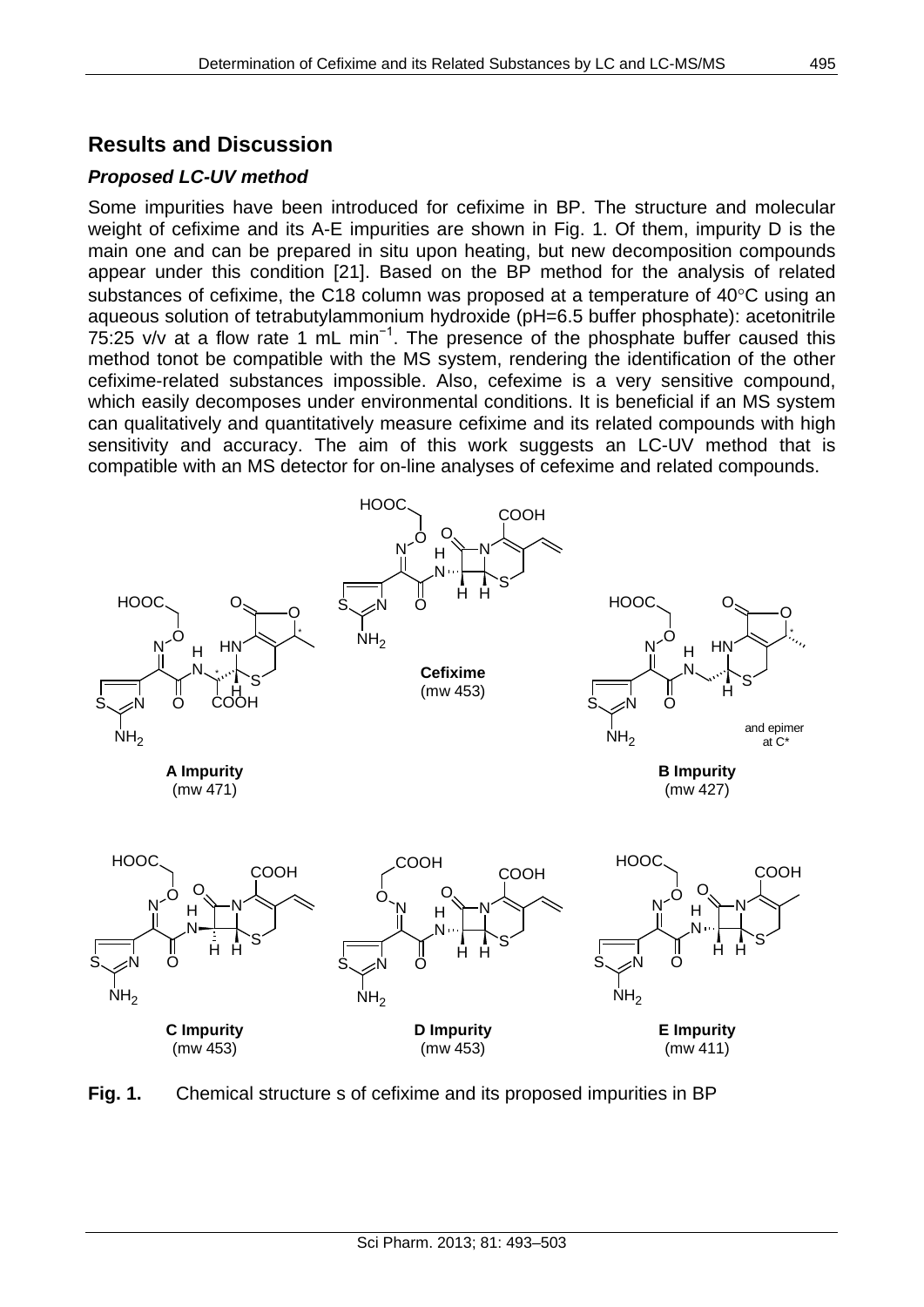In order to optimize the chromatographic conditions for the separation of cefixime from its related substances by the proposed LC-UV method, the cefixime thermal stress solution that contained some related substances was used. The analytical condition was selected after testing the different parameters such as protic and aprotic organic solvents, mobile phase composition, and flow rate to separate cefixime and its related substances.

The results showed that an increase in water content in the presence of acetonitrile, as an aprotic solvent, led to the increase in the resolution, but when the water content was ≥ 90%, the run time increased sharply without improvement in resolution. The best condition for peak capacity, resolution, and retention time was obtained using a mobile phase composed of water: acetonitrile (85:15 v/v) and 0.5% formic acid at a flow rate of 1.2 mL min<sup>-1</sup>. The presence of formic acid in the mobile phase resulted in repeatable and Gaussian peaks at ambient temperature. Under this optimum condition, the retention time of cefixime was 11.13 min and some additional peaks appeared in the chromatogram of the cefixime thermal stress solution.

#### *Identification of cefixime-related substances after thermal stress*

In order to identify cefixime-related substances, two methods were performed. In the first method, available standard samples of some known impurities (A–E) based on the British Pharamcopeoia (BP), were spiked separately from the cefixime thermal stress solution. The obtained chromatograms, before and after spiking each impurity standard, were compared.

Since the mobile phase of the proposed LC method was compatible with the MS system, LC-MS/MS was used as the second method for structure confirmation of cefixime-related substances in the thermal stress solution. The full mass scan and MS/MS spectra of the two main peaks are shown in Fig. 2. For the highest peak intensity, the m/z at 454 belonging to  $[M+H]^+$  of cefixime is shown. The MS/MS fragmentation of the cefiximeprotonated molecular ion produced 285, 241, 210, and 182 m/z, which characterized the related chemical structures in Fig. 2a. For the peak with a relative retention time 1.2 to cefixime, the full mass spectrum indicated a protonated molecular ion at m/z 428 which can be related to impurity B. Moreover, the m/z at 214 in the full spectrum could be related to the chemical structure as shown in Fig. 2b and the m/z at 410 and 384 in the MS/MS fragmentation could be related to a loss of  $H<sub>2</sub>O$  and CO groups from the protonated molecular ion, respectively. Also, the protonated molecular ion peak of impurity A (472 m/z) was found for the peak at a relative retention time of 0.8 to cefixime.

The mass spectra of the peaks at relative retention times 1.3 and 1.7 to cefixime, showed molecular ions similar to cefixime. Being spiked with standards indicated that these peaks belong to impurities C and D, respectively.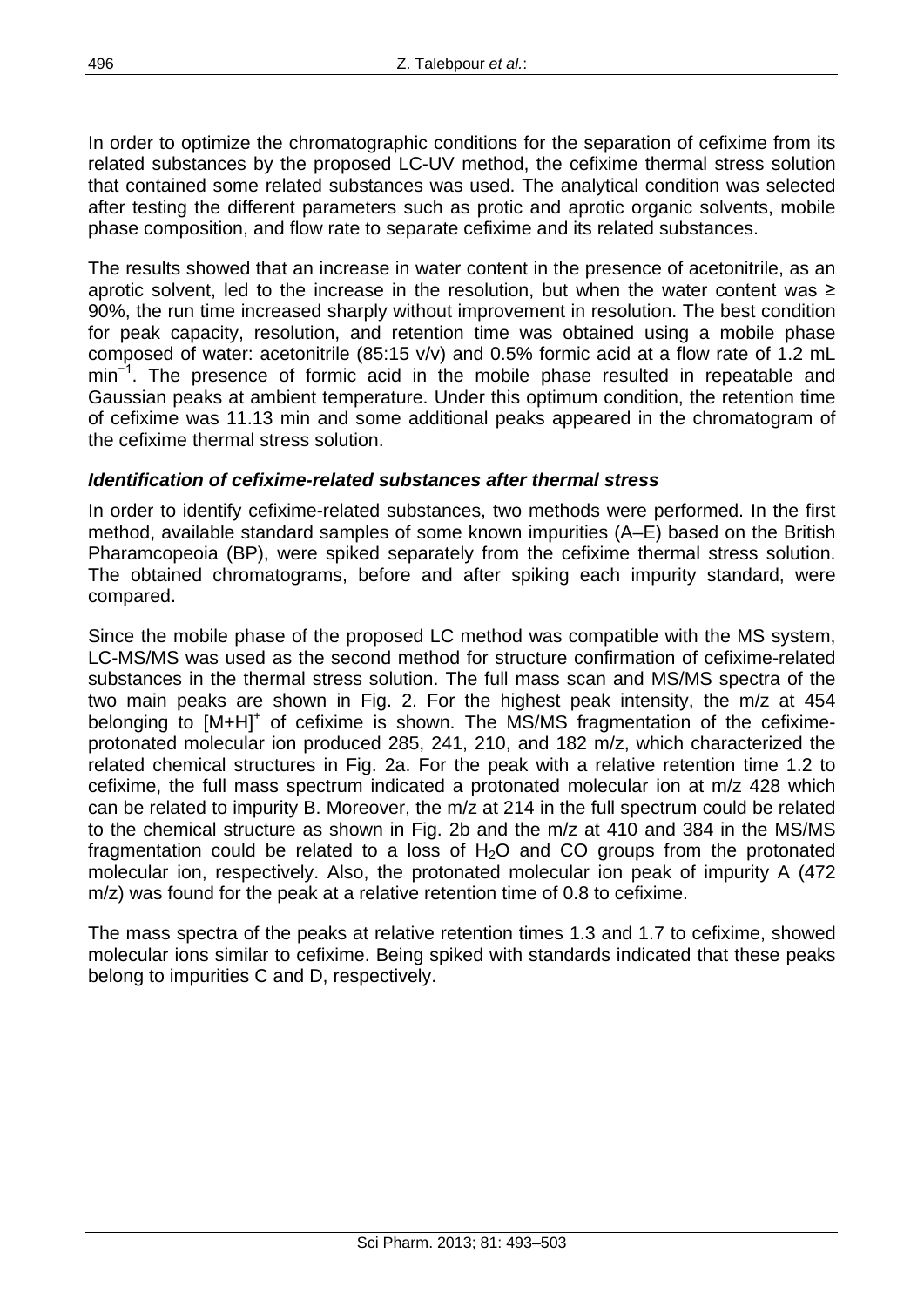

**Fig. 2.** The full scan and MS/MS fragmentation of protonated molecular ions for a) cefixime and b) B impurity in the thermal stress solution.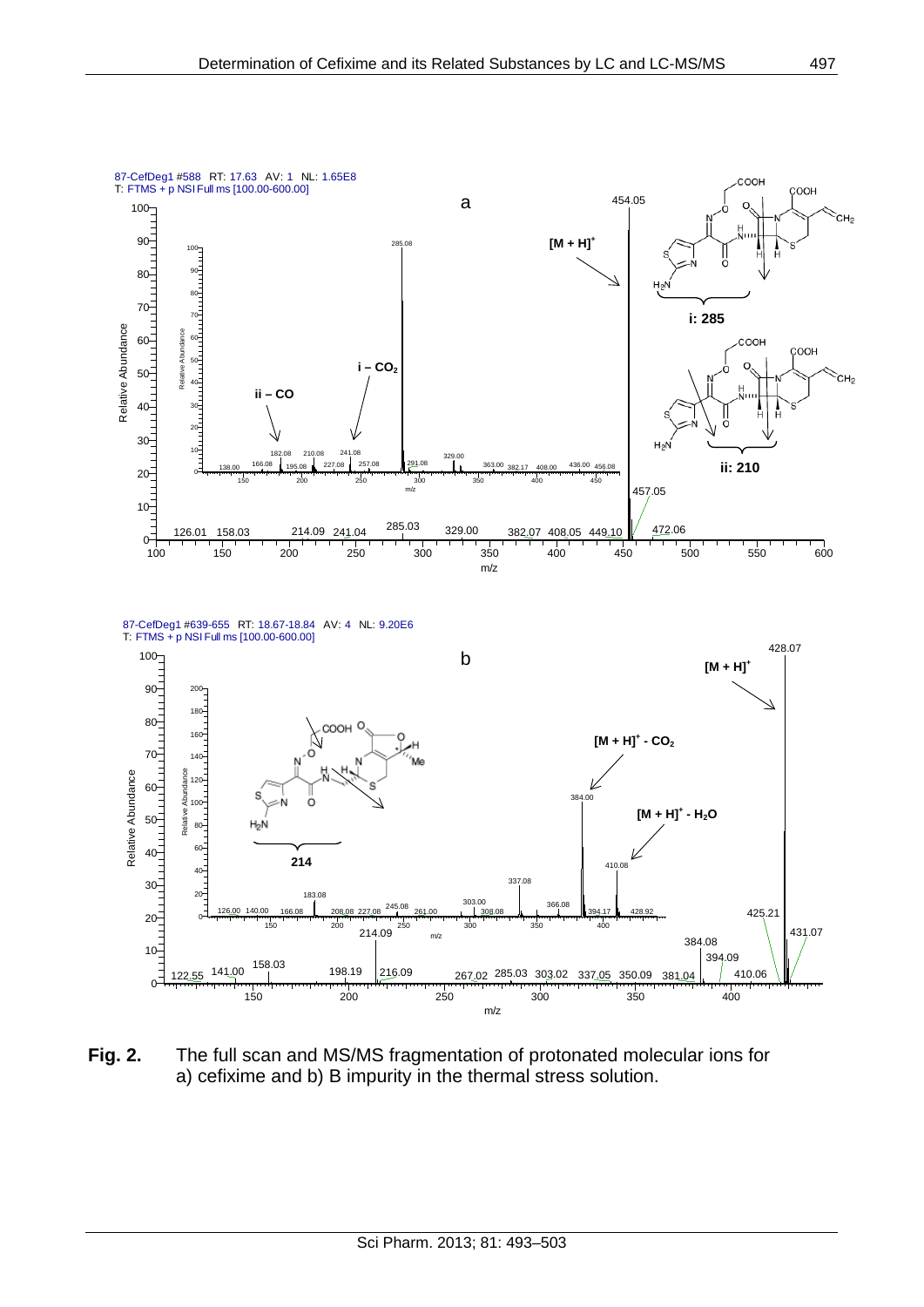Based on the obtained results for the identification of cefixime-related substances using both methods, five peaks were identified as shown in Fig. 3. The percentages of cefixime and its known related substances in the bulk drug of the fresh and thermal stress solutions are summarized in Fig. 4. As can be seen, impurities D and B are not present in the fresh sample, however they were detected as the main degradation products in cefixime, when the temperature increased. Impurities A, C, and E had different intensities and were present in both the fresh and thermal stress samples of cefixime. Moreover, 2.8 % of the fresh and 5.6 % of the thermal stress solutions of cefixime in the bulk drug belonged to unknown compounds.



**Fig. 3.** Characterized chromatogram of the cefixime thermal stress solution at 300 µg mL<sup>-1</sup> using water: acetonitrile 85:15 v/v- 0.5% formic acid with flow rate 1.2 mL min<sup>-1</sup>. The structures of compounds A–E are shown in Fig. 1.

## *Method validation*

The system suitability was assessed by ten replicate analyses of cefixime at the concentration of 100 µg mL−1. Its retention time, capacity factor, and theoretical plates were obtained as 11.1 (±0.5%) min, 4.6, and 11035, respectively. The calibration plot of cefixime was obtained over the concentration range  $0.1-1000 \mu g$  mL<sup>-1</sup> using the proposed LC-UV method. The obtained linear regression equation and correlation coefficients were A =  $(6642 \pm 45)C + (23 \pm 12)$  and 0.9997, showing an excellent correlation between the peak area (A) and concentration of cefixime (C) over the range 0.9-1000.0 μg mL<sup>-1</sup>. The limit of detection and quantification, determined by the standard deviation method as described in the experimental section, were 0.26 and 0.90 µg mL−1, respectively, indicating that the method can be used for the detection and quantification of cefixime over a very wide concentration range.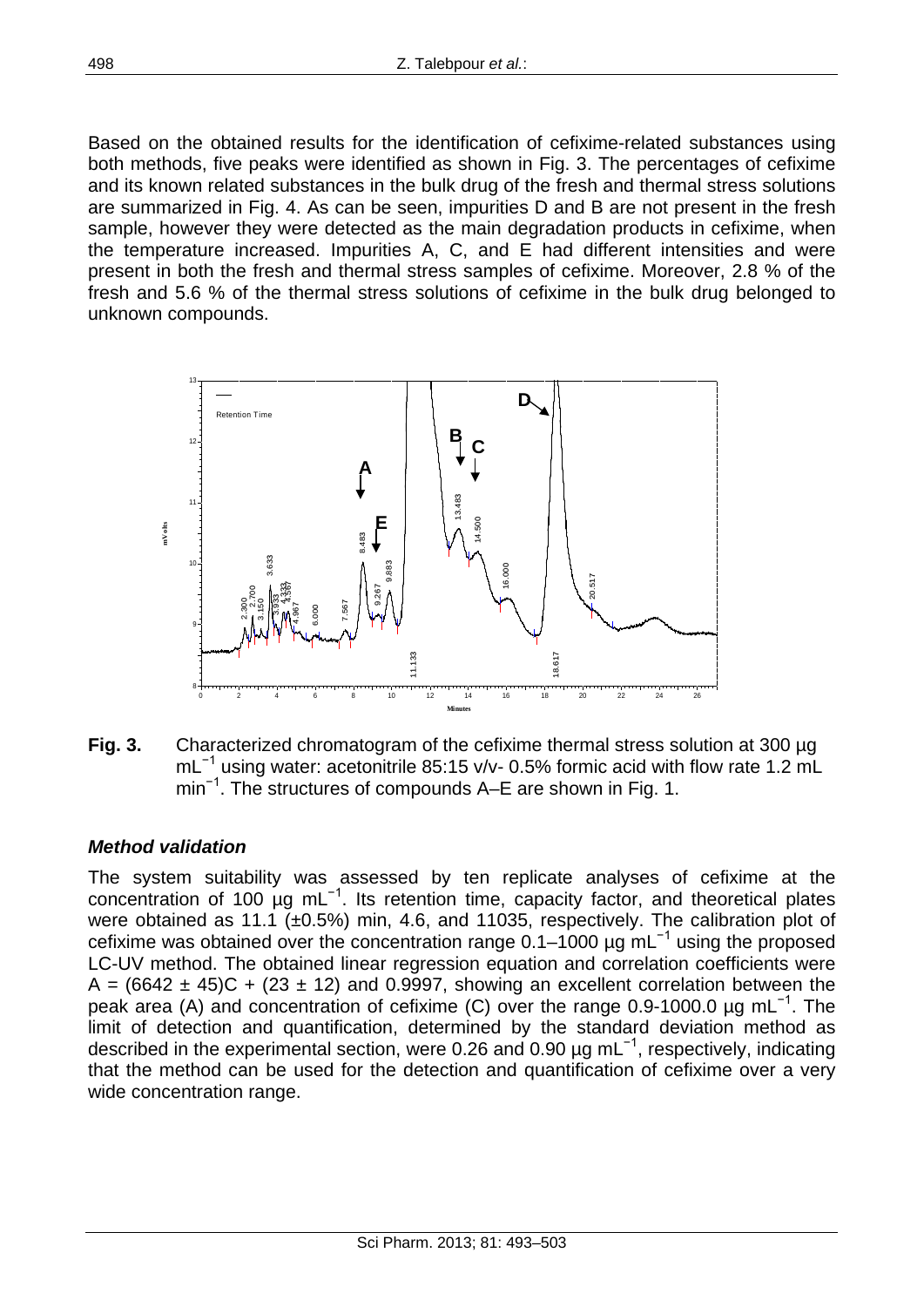

**Fig. 4.** Cefixime and known related substance percentages based on relative peak area appeared in the chromatograms of fresh and thermal stress solutions of the bulk drug.

The intra- and inter-day accuracy were calculated from the QC samples for cefixime at three concentration levels using two optimized mobile phases as described in the experimental section. The intra-day precision was evaluated by performing three determinations (n=3) at the same concentration, during the same day, under the same experimental conditions, and the inter-day precision was evaluated by comparing the assays on three different days. The obtained results for the intra- and inter-day accuracy and precision of cefixime using the proposed LC-UV method are summarized in Table 1. The results indicated good recoveries for the proposed assay (94.6–98.4%) with the relative standard deviation less than 3.3%.

## *Analysis of the pharmaceutical products*

The validated method described above was used to determine the total drug content of two commercially available brands of cefixime tablets containing 200 and 400 mg cefixime. The recoveries of cefixime from 200 and 400 mg tablets were 97.1% (RSD: 0.4%) and 94.5% (RSD: 1.1%), respectively. The results of the assay indicated that the method is selective for the analysis of cefixime without interference from its related substances and the tablet excipients.

|                             |                                           | Inter-day                                |                                 | Intra-day                                  |                      |
|-----------------------------|-------------------------------------------|------------------------------------------|---------------------------------|--------------------------------------------|----------------------|
| <b>Precision</b><br>(RSD %) | <b>Accuracy</b><br>(Recovery %)           | <b>Precision</b><br>(RSD <sup>a</sup> %) | <b>Accuracy</b><br>(Recovery %) | <b>Found</b><br><b>Concentr. Concentr.</b> | <b>Added</b>         |
| $n=3$                       | $n=3$                                     | $n=3$                                    | $n=3$                           | $(\mu g \, mL^{-1})$                       | $(\mu g \, mL^{-1})$ |
| 3.3                         | 94.6                                      | 0.8                                      | 98.1                            | 49.1                                       | 50                   |
| 0.6                         | 95.7                                      | 0.3                                      | 96.3                            | 337.0                                      | 350                  |
| 0.7                         | 98.4                                      | 0.03                                     | 98.0                            | 636.7                                      | 650                  |
|                             | <sup>a</sup> Relative standard deviation. |                                          |                                 |                                            |                      |

**Tab. 1.** Accuracy and precision of the proposed LC-UV method for the determination of cefixime in the presence of its related substances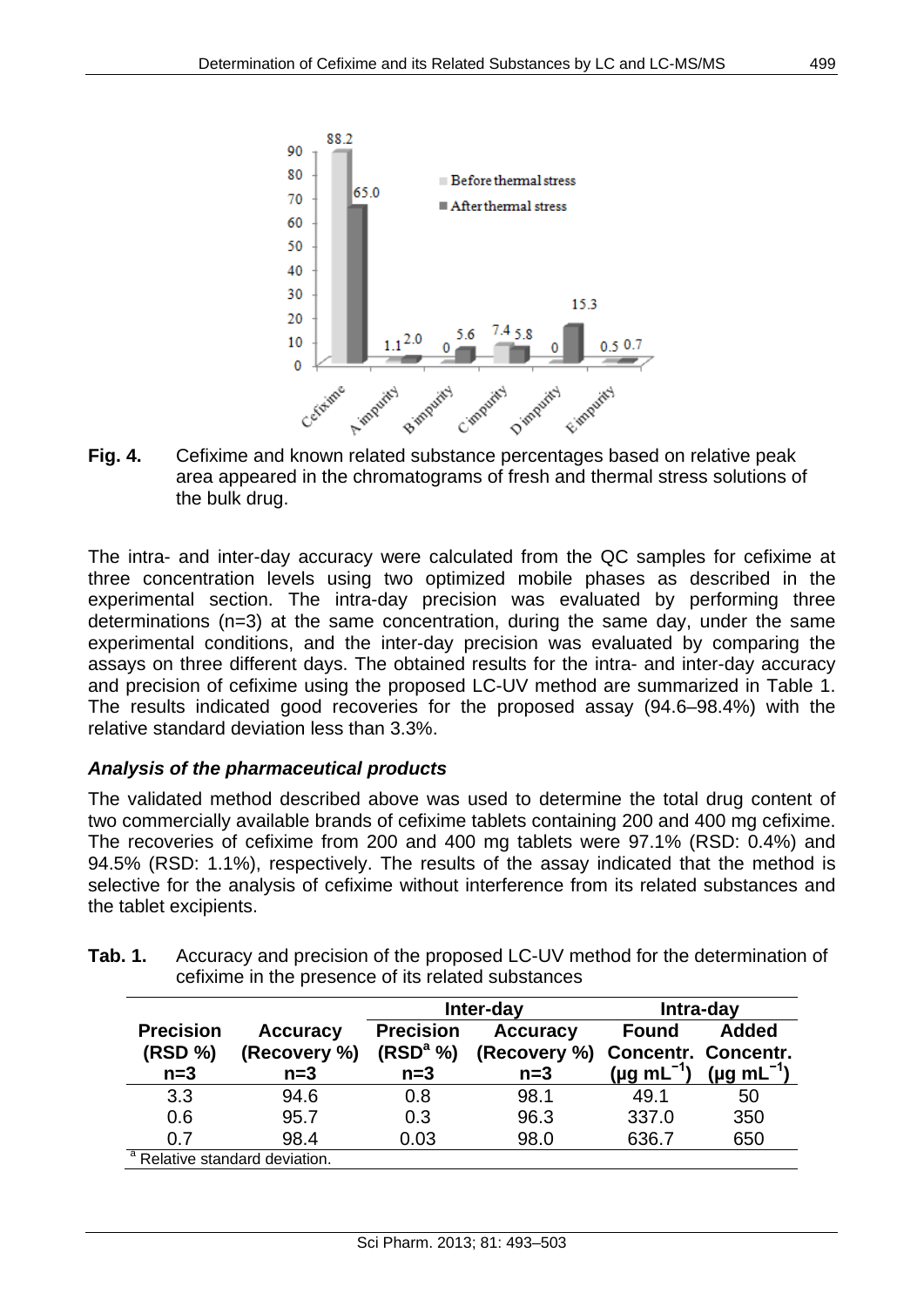# **Experimental**

# *Chemicals*

Standard materials of cefixime trihydrate and its impurities A-E were obtained from Hanmi (Seoul, Korea). Methanol and acetonitrile of HPLC grade were purchased from Caledon (Ontario, Canada). The water used for the preparation of the mobile phase and solutions was obtained through the Milli-Q water purification system. Other chemicals used at analytical reagent grade were purchased from Merck (Darmstadt, Germany).

# *Instruments*

An HPLC system containing a Kontron Model 420 pump, valve injector Rheodyne (Rohnert Park, CA, USA) equipped with a 20 µL loop and a Kontron Model 432 detector set to 254 nm, was used with Chromgate software (Knauer, Berlin, Germany) as the data acquisition system. The separation was performed on a C18 column (4.6  $\times$  250 mm  $\times$  5 µm, Knauer, Berlin, Germany). The mobile phase was used in isocratic mode with a flow rate in the range of 0.8-1.2 mL min<sup>-1</sup>. The composition of the mobile phase for the LC-UV method varied in the optimization process from 80:20 to 90:10 v/v of water: acetonitrile including 0.5% formic acid.

A ThermoFisher Scientific (Bremen, Germany) ion trap mass spectrometer (model LCQ, mass range m/z 10–2000) equipped with an ESI interface was used in the present study. Instrument control, data acquisition, and processing were conducted by the Xcalibur software. Typical positive ESI-MS conditions were: capillary voltage 3.0 kV and skimmer cone voltage –20 V. The collision energy for MS/MS was in the range of 25–40 eV. The mobile phase was composed of water: acetonitrile (85:15 v/v) including 0.5% formic acid.

## *Preparation of standard solutions*

A fresh solution of the pure cefixime trihydrate at 300 µg mL<sup>-1</sup> concentration level was prepared by dissolving appropriate amounts of it in the mobile phase. Based on the British Pharmacopoeia (BP) method [21], the thermal stress sample of cefixime was studied by subjecting the cefixime standard solution to paraffin oil heated up to 80°C for 1 h. This procedure was repeated for the bulk drug of cefixime.

## *Preparation of the pharmaceutical product solutions*

Ten tablets of two dosage forms of cefixime (containing 200 and 400 mg cefixime) were accurately weighed and finely powdered by mortar and pestle. An adequate amount of this powder, corresponding to a solution at a concentration level of 350 µg mL<sup>-1</sup>, was weighed, transferred into a 100 mL calibrated flask, and completed to the volume with the mobile phase. The contents of the flask were sonicated for 15 min to affect complete dissolution. The resulting solution was filtered using a 0.45 µm filter into standard analytical glass vials and 20 µL were injected into the HPLC to verify the label claim pertaining to cefixime. Each analysis was replicated three times. The drug content in a tablet was determined by referring to the regression equations.

## *Method validation*

A calibration curve was prepared using the proposed LC-UV method with eight calibrators over a concentration range of 0.1–1000 µg mL−1 for cefixime and constructed by plotting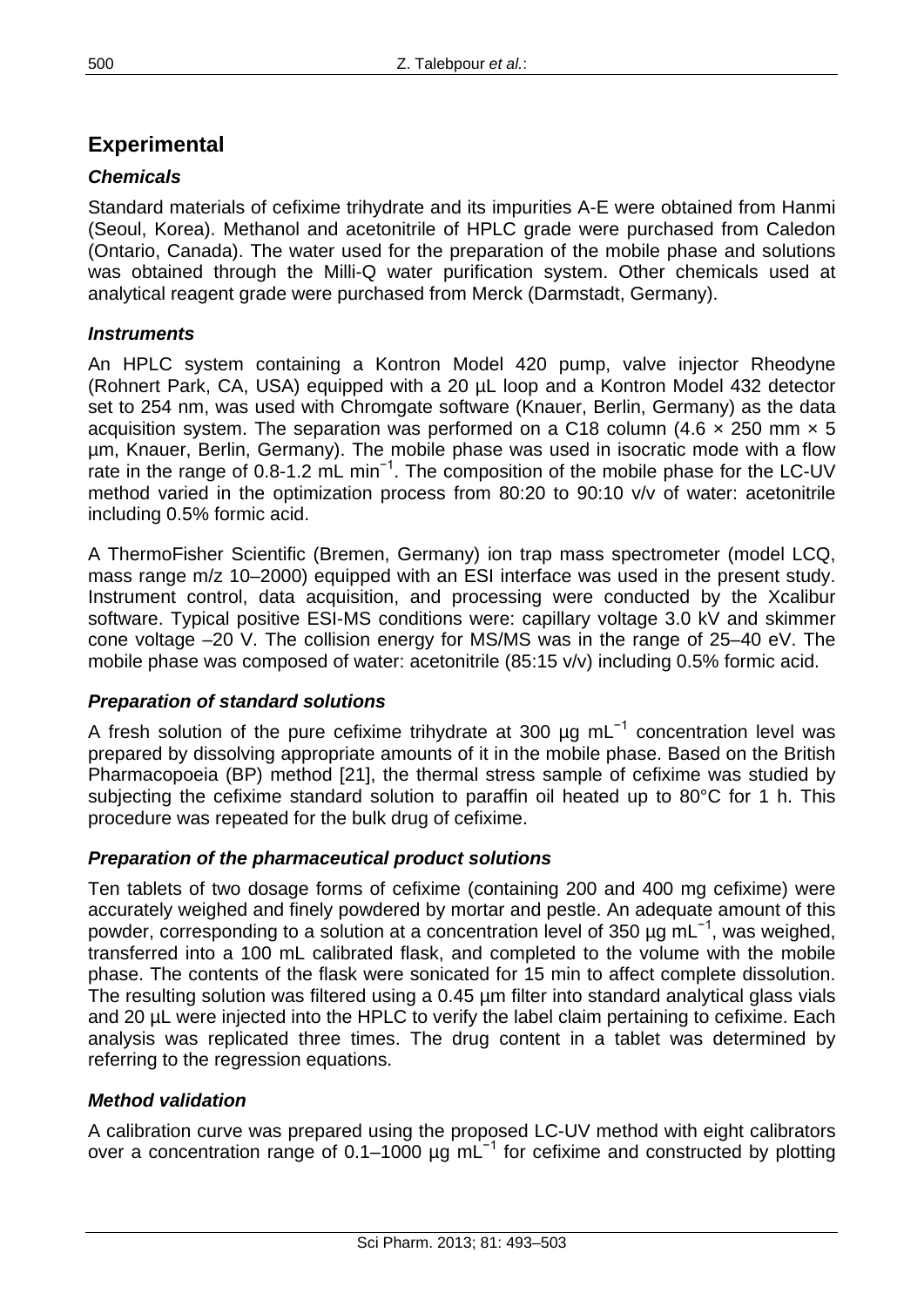peak areas against the respective concentrations. The linearity was evaluated by the leastsquares regression method, which was used to calculate the r-value, y-intercept, and slope of the regression line.

The limits of detection (LOD) and quantization (LOQ) were calculated by the method based on the standard deviation (σ) of the blank and the slope (S) of the calibration plot, using the formulae LOD = 3.3σ/S and LOQ =10σ/S.

The accuracy and precision of the method were determined for the drug substance by analyzing the standard quality control (QC) samples at three concentrations of cefixime (50, 350, and 650 µg mL−1) using the proposed LC-UV method. Accuracy was established by evaluating the determined amount from the QC samples and comparing that to the respective nominal value expressed as percent recovery. The method precision was established by injecting three replicate standard QC samples at each concentration level for the intra-day precision and on three days for the inter-day precision. Precision was expressed by the relative standard deviation (RSD, %) of the recoveries.

# **Acknowledgement**

The authors gratefully acknowledge the Research Council of Alzahra University for financial support.

# **Authors' Statement**

#### **Competing Interests**

The authors declare no conflict of interest.

# **References**

- [1] Brogden RN, Richards DM. Cefixime: A review of its antibacterial activity, pharmacokinetic properties and therapeutic potential. Drugs. 1989; 38: 524–550. <http://dx.doi.org/10.2165/00003495-198938040-00004>
- [2] Sweetman SC. The Complete Drug Reference. 33th ed., London: Pharmaceutical Press, 2002.
- [3] Pawar SM, Dhaneshwar SR. Application of stability indicating high performance thin layer chromatographic method for quantitation of desvenlafaxine in pharmaceutical dosage form. J Liq Chromatogr Relat Technol. 2012; 35: 449–510. <http://dx.doi.org/10.1080/10826076.2011.601500>
- [4] Saini D, Baboota S, Ali M, Patel H, Jain P, Neerumulla S, Ali J. Stability-indicating reversed phase ultra performance liquid chromatographic method for the quantitative analysis of raloxifene hydrochloride in pharmaceutical dosage form. J Liq Chromatogr Relat Technol. 2012; 35: 162–173. <http://dx.doi.org/10.1080/10826076.2011.597067>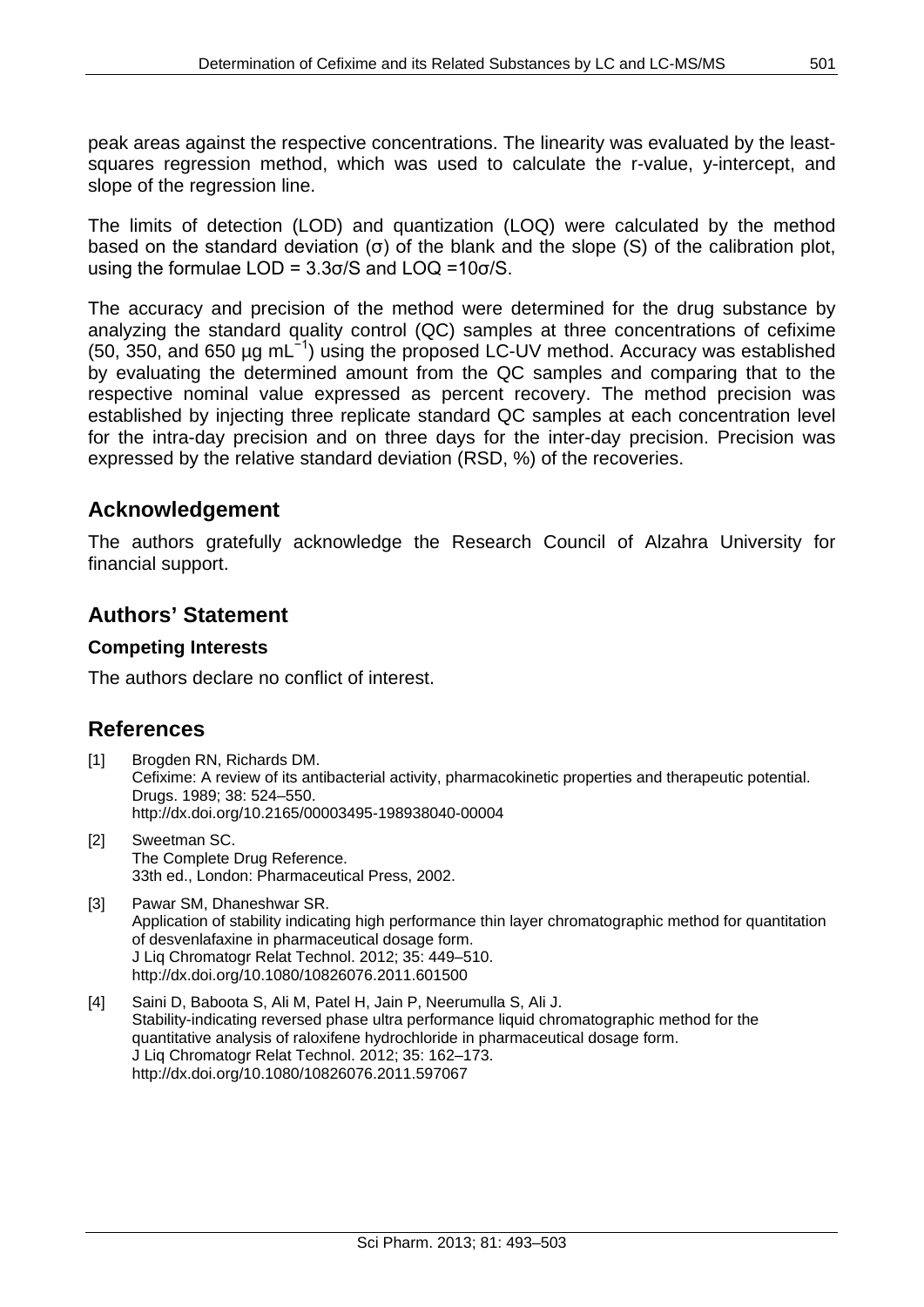- [5] Al Azzam KM, Saad B, Makahleah A, Aboul-Enein HY, Elbashir AA. Assay and stability-indicating micellar electrokinetic chromatography method for the simultaneous determination of valacyclovir, acyclovir and their major impurity guanine in pharmaceutical formulations. Biomed Chromatogr. 2010; 24: 535–543. <http://dx.doi.org/10.1002/bmc.1323>
- [6] Lucas TI, Bishara RH, Seevers RH. A stability program for the distribution of drug products. Pharm Technol. 2004; July: 68–73.
- [7] Sehrawat R, Maithani M, Singh R. Regulatory Aspects in Development of Stability-Indicating Methods: A Review. Chromatographia. 2010; 72: 1–6. <http://dx.doi.org/10.1365/s10337-010-1612-z>
- [8] Kitamura S, Miyamae A, Koda S, Morimoto Y. Effect of grinding on the solid-state stability of cefixime trihydrate. Int J Pharm. 1989; 56: 125–134. [http://dx.doi.org/10.1016/0378-5173\(89\)90005-7](http://dx.doi.org/10.1016/0378-5173(89)90005-7)
- [9] Kitamura S, Koda S, Miyamae A, Yasuda T, Morimoto Y. Dehydration effect on the stability of cefixime trihydrate. Int J Pharm. 1990; 59: 217–224. [http://dx.doi.org/10.1016/0378-5173\(90\)90112-H](http://dx.doi.org/10.1016/0378-5173(90)90112-H)
- [10] El-Walily AFM, Gazy AA, Belal SF, Khamis EF. Quantitative determination of some thiazole cephalosporins through complexation with palladium (II) chloride. J Pharm Biomed Anal. 2002; 22: 385–392. [http://dx.doi.org/10.1016/S0731-7085\(99\)00281-2](http://dx.doi.org/10.1016/S0731-7085(99)00281-2)
- [11] Saleh GA, Askal HF, Darwish IA, El-Shorbagi AA. Spectroscopic analytical study for the charge-transfer complexation of certain cephalosporins with chloranilic acid. Anal Sci. 2003; 19: 281–287. <http://dx.doi.org/10.2116/analsci.19.281>
- [12] Bebawy LI, El-Kelani K, Fattah LA. Fluorimetric determination of some antibiotics in raw material and dosage forms through ternary complex formation with terbium (Tb3+). J Pharm Biomed Anal. 2003; 32: 1219–1225. [http://dx.doi.org/10.1016/S0731-7085\(03\)00161-4](http://dx.doi.org/10.1016/S0731-7085(03)00161-4)
- [13] Golcu A, Dogan B, Ozkan SA. Anodic voltammetric behavior and determination of cefixime in pharmaceutical dosage forms and biological fluids. Talanta. 2005; 67: 703–712. <http://dx.doi.org/10.1016/j.talanta.2005.03.020>
- [14] Jain R, Gupta VK, Jadon N, Radhapyari K. Voltammetric determination of cefixime in pharmaceuticals and biological fluids. Anal Biochem. 2010; 407: 79–88. <http://dx.doi.org/10.1016/j.ab.2010.07.027>
- [15] Manna L, Valvo L. Development and Validation of a Fast Reversed-Phase Ion-Pairing Liquid Chromatographic Method for Simultaneous Determination of Eight Cephalosporin Antibiotics in Pharmaceutical Formulations. Chromatographia. 2004; 60: 645–649. <http://dx.doi.org/10.1365/s10337-004-0432-4>